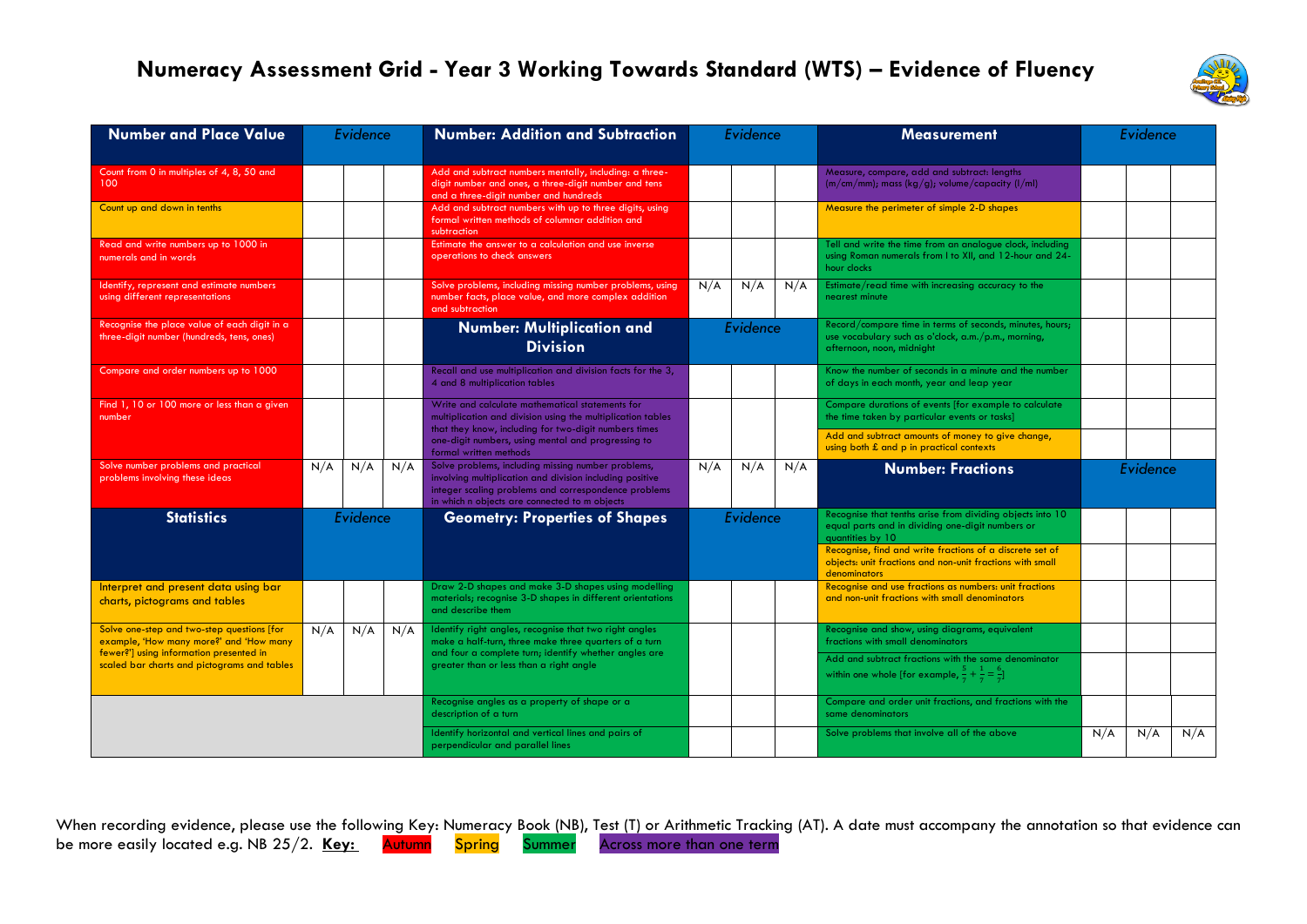## **Numeracy Assessment Grid - Year 3 Expected Standard (EXP) – Evidence of Reasoning**



| <b>Number and Place Value</b>                                                                                                    | Evidence |     |     | <b>Number: Addition and Subtraction</b>                                                                                                                                                                                 | Evidence |     |     | <b>Measurement</b>                                                                                                                           |     | Evidence |     |
|----------------------------------------------------------------------------------------------------------------------------------|----------|-----|-----|-------------------------------------------------------------------------------------------------------------------------------------------------------------------------------------------------------------------------|----------|-----|-----|----------------------------------------------------------------------------------------------------------------------------------------------|-----|----------|-----|
|                                                                                                                                  |          |     |     |                                                                                                                                                                                                                         |          |     |     |                                                                                                                                              |     |          |     |
| Count from 0 in multiples of 4, 8, 50 and<br>100                                                                                 |          |     |     | Add and subtract numbers mentally, including: a three-<br>digit number and ones, a three-digit number and tens<br>and a three-digit number and hundreds                                                                 |          |     |     | Measure, compare, add and subtract: lengths<br>$(m/cm/mm)$ ; mass (kg/g); volume/capacity (l/ml)                                             |     |          |     |
| Count up and down in tenths                                                                                                      |          |     |     | Add and subtract numbers with up to three digits, using<br>formal written methods of columnar addition and<br>subtraction                                                                                               |          |     |     | Measure the perimeter of simple 2-D shapes                                                                                                   |     |          |     |
| Read and write numbers up to 1000 in<br>numerals and in words                                                                    |          |     |     | Estimate the answer to a calculation and use inverse<br>operations to check answers                                                                                                                                     |          |     |     | Tell and write the time from an analogue clock, including<br>using Roman numerals from I to XII, and 12-hour and 24-<br>hour clocks          |     |          |     |
| Identify, represent and estimate numbers<br>using different representations                                                      |          |     |     | Solve problems, including missing number problems, using<br>number facts, place value, and more complex addition<br>and subtraction                                                                                     | N/A      | N/A | N/A | Estimate/read time with increasing accuracy to the<br>nearest minute                                                                         |     |          |     |
| Recognise the place value of each digit in a<br>three-digit number (hundreds, tens, ones)                                        |          |     |     | <b>Number: Multiplication and</b><br><b>Division</b>                                                                                                                                                                    | Evidence |     |     | Record/compare time in terms of seconds, minutes, hours;<br>use vocabulary such as o'clock, a.m./p.m., morning,<br>afternoon, noon, midnight |     |          |     |
| Compare and order numbers up to 1000                                                                                             |          |     |     | Recall and use multiplication and division facts for the 3,<br>4 and 8 multiplication tables                                                                                                                            |          |     |     | Know the number of seconds in a minute and the number<br>of days in each month, year and leap year                                           |     |          |     |
| Find 1, 10 or 100 more or less than a given<br>number                                                                            |          |     |     | Write and calculate mathematical statements for<br>multiplication and division using the multiplication tables<br>that they know, including for two-digit numbers times                                                 |          |     |     | Compare durations of events [for example to calculate<br>the time taken by particular events or tasks]                                       |     |          |     |
|                                                                                                                                  |          |     |     | one-digit numbers, using mental and progressing to<br>formal written methods                                                                                                                                            |          |     |     | Add and subtract amounts of money to give change,<br>using both £ and p in practical contexts                                                |     |          |     |
| Solve number problems and practical<br>problems involving these ideas                                                            | N/A      | N/A | N/A | Solve problems, including missing number problems,<br>involving multiplication and division including positive<br>integer scaling problems and correspondence problems<br>in which n objects are connected to m objects | N/A      | N/A | N/A | <b>Number: Fractions</b>                                                                                                                     |     | Evidence |     |
| <b>Statistics</b>                                                                                                                | Evidence |     |     | <b>Geometry: Properties of Shapes</b>                                                                                                                                                                                   | Evidence |     |     | Recognise that tenths arise from dividing objects into 10<br>equal parts and in dividing one-digit numbers or<br>quantities by 10            |     |          |     |
|                                                                                                                                  |          |     |     |                                                                                                                                                                                                                         |          |     |     | Recognise, find and write fractions of a discrete set of<br>objects: unit fractions and non-unit fractions with small<br>denominators        |     |          |     |
| Interpret and present data using bar<br>charts, pictograms and tables                                                            |          |     |     | Draw 2-D shapes and make 3-D shapes using modelling<br>materials; recognise 3-D shapes in different orientations<br>and describe them                                                                                   |          |     |     | Recognise and use fractions as numbers: unit fractions<br>and non-unit fractions with small denominators                                     |     |          |     |
| Solve one-step and two-step questions [for<br>example, 'How many more?' and 'How many<br>fewer?'] using information presented in | N/A      | N/A | N/A | Identify right angles, recognise that two right angles<br>make a half-turn, three make three quarters of a turn<br>and four a complete turn; identify whether angles are                                                |          |     |     | Recognise and show, using diagrams, equivalent<br>fractions with small denominators                                                          |     |          |     |
| scaled bar charts and pictograms and tables                                                                                      |          |     |     | greater than or less than a right angle                                                                                                                                                                                 |          |     |     | Add and subtract fractions with the same denominator<br>within one whole [for example, $\frac{5}{7} + \frac{1}{7} = \frac{6}{7}$ ]           |     |          |     |
|                                                                                                                                  |          |     |     | Recognise angles as a property of shape or a<br>description of a turn                                                                                                                                                   |          |     |     | Compare and order unit fractions, and fractions with the<br>same denominators                                                                |     |          |     |
|                                                                                                                                  |          |     |     | Identify horizontal and vertical lines and pairs of<br>perpendicular and parallel lines                                                                                                                                 |          |     |     | Solve problems that involve all of the above                                                                                                 | N/A | N/A      | N/A |

When recording evidence, please use the following Key: Numeracy Book (NB), Test (T) or Arithmetic Tracking (AT). A date must accompany the annotation so that evidence can be more easily located e.g. NB 25/2. Key: Autumn Spring Summer Across more than one term